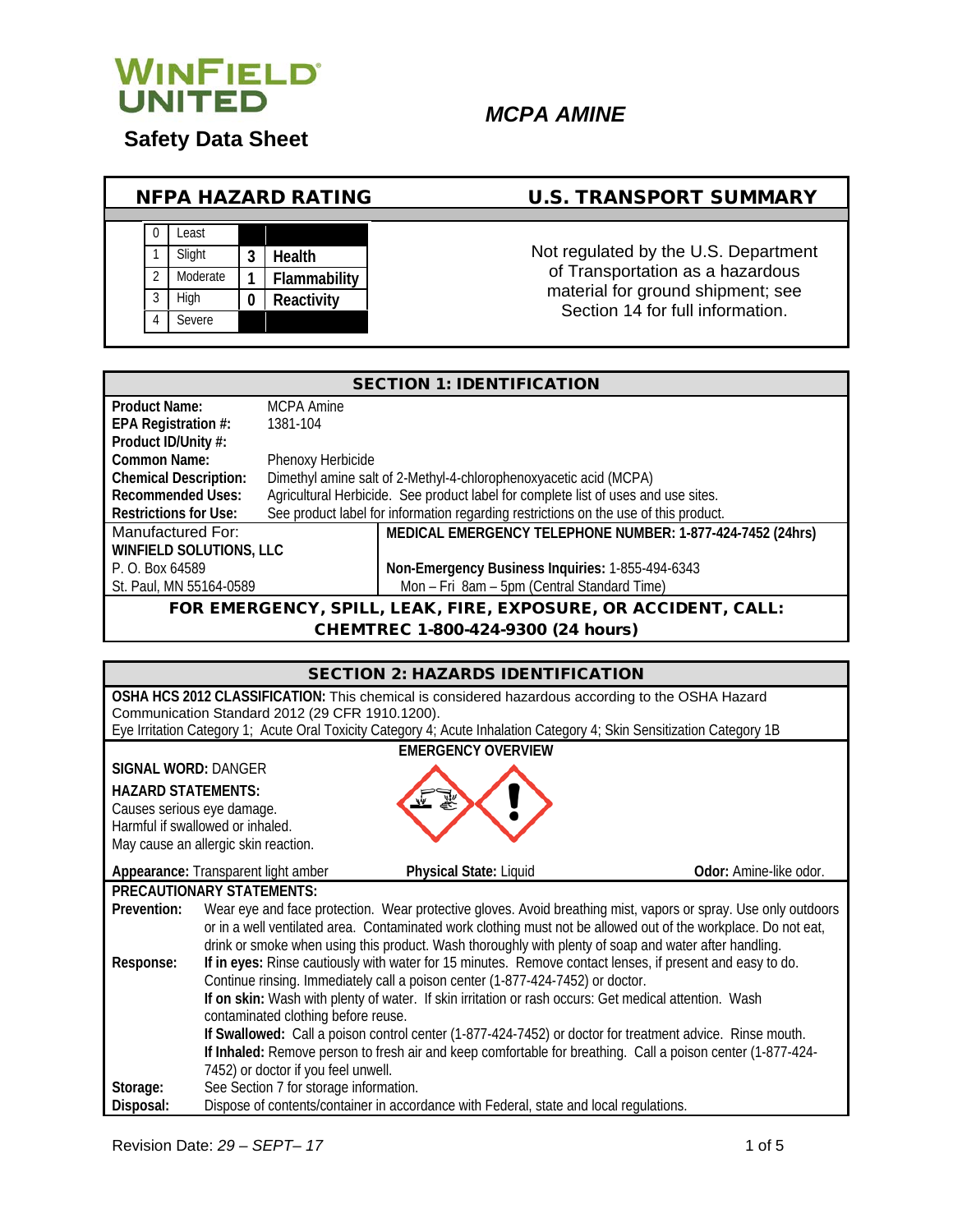# *MCPA AMINE*

| <b>SECTION 3: COMPOSITION/INFORMATION ON INGREDIENTS</b>                                                                                           |          |            |  |
|----------------------------------------------------------------------------------------------------------------------------------------------------|----------|------------|--|
| Ingredient                                                                                                                                         | $%$ (wt) | CAS Reg. # |  |
| Dimethyl amine salt of 2-Methyl-4-chlorophenoxyacetic acid                                                                                         | 48.72%   | 2039-46-5  |  |
| Other Ingredients                                                                                                                                  | 51.28%   | $\star$    |  |
|                                                                                                                                                    |          |            |  |
| *Ingredients not specifically listed are non-hazardous and/or are considered to be confidential business information under 29<br>CFR 1910.1200(i). |          |            |  |
| See Section 8 for exposure limits.                                                                                                                 |          |            |  |

| <b>SECTION 4: FIRST AID MEASURES</b> |
|--------------------------------------|
|                                      |

| Inhalation:         | Remove person from contaminated area to fresh air and assist breathing as needed. Seek medical                                                                                                                                                 |
|---------------------|------------------------------------------------------------------------------------------------------------------------------------------------------------------------------------------------------------------------------------------------|
|                     | attention if irritation occurs.                                                                                                                                                                                                                |
| Ingestion:          | Seek medical attention or call a poison control center immediately for treatment advice. Do not induce<br>vomiting unless instructed to do so by a poison control center or doctor. Do not give anything by mouth<br>to an unconscious person. |
| Eyes:               | Flush eyes with clean water for at least 15 minutes. Lift eyelids to facilitate irrigation. If present,<br>remove contact lenses after 5 minutes and continue rinsing. Seek medical attention immediately.                                     |
| Skin:               | Remove contaminated clothing and wash separately before re-using. Flush skin with water for 15 - 20<br>minutes. Seek medical attention if irritation persists.                                                                                 |
| Note to physicians: | Probable mucosal damage may contraindicate the use of gastric lavage.                                                                                                                                                                          |

## SECTION 5: FIRE FIGHTING MEASURES

**Suitable Extinguishing Media:** Water spray, foam, dry chemical, carbon dioxide (CO2) **Unsuitable Extinguishing Media:** Do not use straight streams.

**Special Fire Fighting Procedures:** Wear NIOSH/MSHA approved self-contained breathing apparatus and full bunker gear. Dike area to prevent runoff and contamination of water sources. Dispose of fire control water later. Avoid breathing vapors; keep upwind.

**Hazardous Combustion Products:** May produce toxic gases such as hydrogen chloride, other chlorine compounds, nitrogen oxides and carbon oxides.

**Unusual Fire and Explosion Hazards:** If product is heated above decomposition temperature, vapors will be released. Containers will burst from internal pressure under extreme fire conditions.

## SECTION 6: ACCIDENTAL RELEASE MEASURES

**Personal Precautions:** Refer to Section 8 for personal protective equipment to be worn during containment and clean-up of a spill involving this product.

**Environmental Precautions:** Keep spilled product from entering sewers or waterways.

**Methods for Containment:** Contain spilled product by diking area with sand or earth.

**Methods for Clean-up:** Cover contained spill with an inert absorbent material such as sand, vermiculite or other appropriate material. Vacuum, scoop, or sweep up material and place in a container for disposal. Do not place spilled material back in original container.

**Other Information:** None known

## SECTION 7: HANDLING AND STORAGE

**Handling:** RECOMMENDATIONS ARE FOR MANUFACTURING, COMMERCIAL BLENDING, AND PACKAGING WORKERS. PESTICIDE APPLICATORS AND WORKERS must refer to the pesticide product label and Directions for Use attached to the product for Agricultural Use Requirements in accordance with the EPA Worker Protection Standard 40 CFR part 170. Ensure adequate ventilation. Immediately clean up spills that occur during handling. Keep containers closed when not in use. Practice good hygiene after using this material, especially before eating, drinking, smoking, using the toilet, or applying cosmetics. Do not open container until ready to use. Once container is opened, contents should be used as soon as possible.

**Storage:** Store in secured, cool, dry areas designated specifically for pesticides, away from children, feed and food products and sources of heat. Keep containers closed when not in use. Protect contents from the effects of light. Protect against heat. Protect from air. **See pesticide product label for additional storage information.**

*Continued on next page*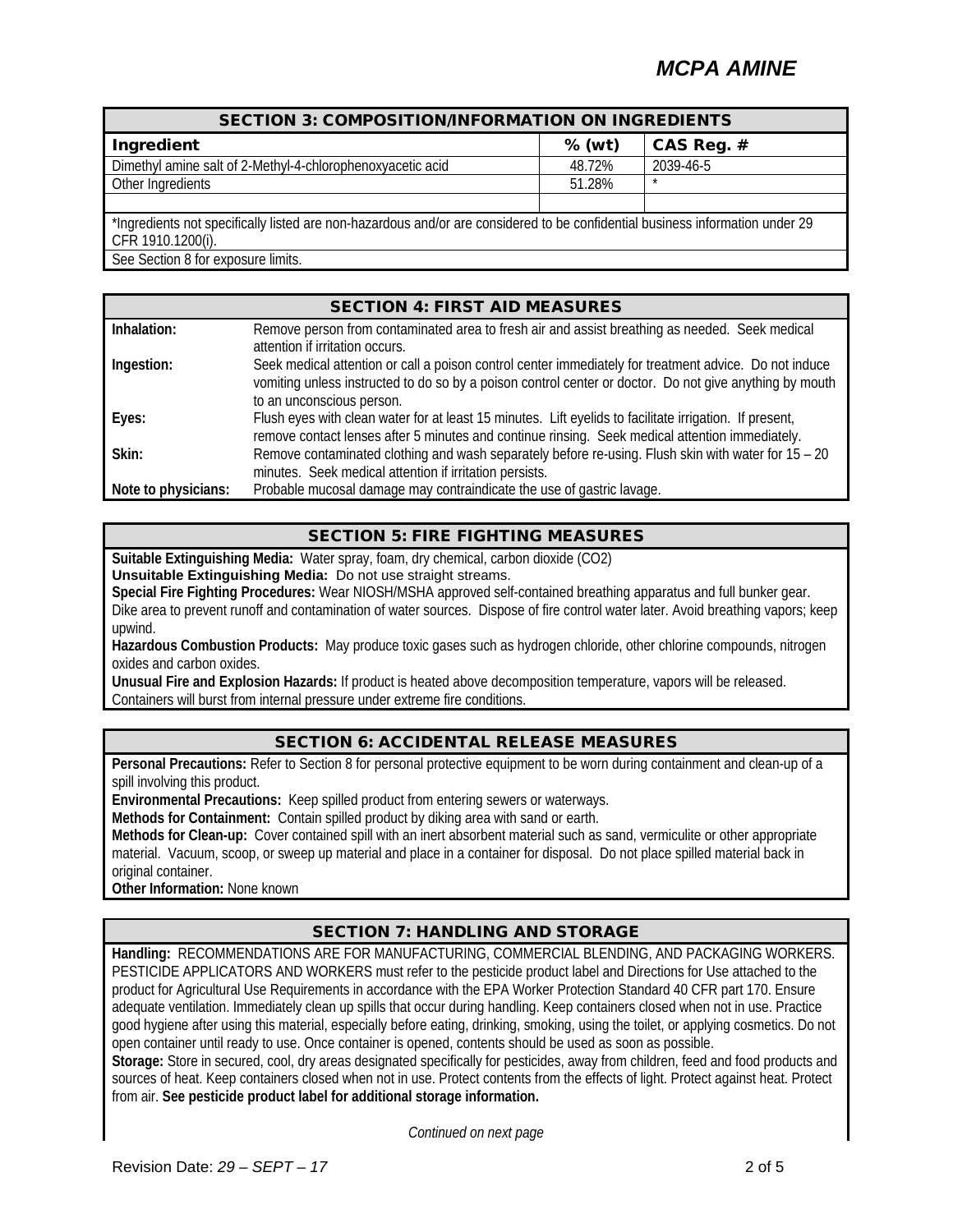# *MCPA AMINE*

**Minimum Storage Temperature:** Not determined **Other Precautions:** Consult Federal, state and local laws and regulations pertaining to storage.

| <b>SECTION 8: EXPOSURE CONTROLS/PERSONAL PROTECTION</b>                                                                                                                                                                                                                                                                                                                                                                                                                                                                                                                                                                                                                                                                                                        |            |                                                                                       |                                                                                                                                                                                             |           |
|----------------------------------------------------------------------------------------------------------------------------------------------------------------------------------------------------------------------------------------------------------------------------------------------------------------------------------------------------------------------------------------------------------------------------------------------------------------------------------------------------------------------------------------------------------------------------------------------------------------------------------------------------------------------------------------------------------------------------------------------------------------|------------|---------------------------------------------------------------------------------------|---------------------------------------------------------------------------------------------------------------------------------------------------------------------------------------------|-----------|
| <b>Exposure Guidelines</b>                                                                                                                                                                                                                                                                                                                                                                                                                                                                                                                                                                                                                                                                                                                                     |            |                                                                                       |                                                                                                                                                                                             |           |
| Component:                                                                                                                                                                                                                                                                                                                                                                                                                                                                                                                                                                                                                                                                                                                                                     |            | <b>OSHA PEL</b>                                                                       | <b>ACGIH TLV</b>                                                                                                                                                                            | NIOSH REL |
| No components have established limits                                                                                                                                                                                                                                                                                                                                                                                                                                                                                                                                                                                                                                                                                                                          |            |                                                                                       |                                                                                                                                                                                             |           |
| <b>Engineering Controls:</b>                                                                                                                                                                                                                                                                                                                                                                                                                                                                                                                                                                                                                                                                                                                                   | preferred. |                                                                                       | Local Exhaust: Provide general or local exhaust ventilation systems to maintain airborne<br>concentrations below OSHA PELs or other specified exposure limits. Local exhaust ventilation is |           |
| Skin Protection: Wear chemical resistant gloves, long sleeve shirt, long pants and chemical resistant shoes plus socks to<br>prevent skin exposure. For overhead exposure wear chemical-resistant headgear. An emergency shower or water supply should<br>be readily accessible to the work area.<br>Eye Protection: Wear chemical goggles or safety glasses and full-face shield. Contact lenses are not eye protective devices.<br>An emergency eyewash or water supply should be readily accessible to the work area.<br>Respiratory Protection: Not normally required. If vapors or mists exceed acceptable levels or if irritation occurs, wear NIOSH<br>approved air-purifying respirator with cartridges/canisters approved for use against pesticides. |            |                                                                                       |                                                                                                                                                                                             |           |
| NOTE TO END USERS: PERSONAL PROTECTIVE EQUIPMENT (PPE) AND CLOTHING LISTED IN THIS SECTION IS FOR<br>MANUFACTURING, COMMERCIAL BLENDING AND PACKAGING WORKERS. APPLICATORS AND HANDLERS SHOULD<br>REFER TO THE PESTICIDE PRODUCT LABEL FOR PROPER PERSONAL PROTECTIVE EQUIPMENT (PPE) AND<br>CLOTHING.                                                                                                                                                                                                                                                                                                                                                                                                                                                         |            |                                                                                       |                                                                                                                                                                                             |           |
|                                                                                                                                                                                                                                                                                                                                                                                                                                                                                                                                                                                                                                                                                                                                                                |            | especially before eating, drinking, smoking, using the toilet, or applying cosmetics. | Work/Hygienic Practices: Never eat, drink, nor use tobacco in work areas. Practice good hygiene after using this material,                                                                  |           |

#### SECTION 9: PHYSICAL AND CHEMICAL PROPERTIES

| <b>Physical State:</b>      |  |  |
|-----------------------------|--|--|
| Vapor Pressure (mm Hg):     |  |  |
| Vapor Density (Air=1):      |  |  |
| Solubility in Water (wt %): |  |  |
| Viscosity:                  |  |  |
| Appearance and odor:        |  |  |
|                             |  |  |

**Transparent light amber liquid** with an amine-like odor.

**Physical State:** Liquid **Specific Gravity (H2O=1):** 1.09 -1.13 Not determined **Density (lbs/gallon):** 9.1 – 9.4 lbs/gallon Not determined **Melting Point/Freezing Point:** Not determined Not determined **Boiling Point/Range:** Not determined Not determined **pH: pH:** 8.0 – 9.0<br>
Transparent light amber liquid **Flash Point:** Non-flam

**Flash Point:** Non-flammable

## SECTION 10: STABILITY AND REACTIVITY

**Reactivity:** None known

**Chemical Stability:** Product is stable at ambient temperature and pressure, under normal storage and handling conditions. **Possibility of Hazardous Reactions:** Will not occur

**Conditions to Avoid:** Excessive heat. Do not store near heat or flame.

**Incompatible Materials:** Strong bases, strong acids, and strong oxidizing agents

**Hazardous Decomposition Products:** May produce toxic gases such as hydrogen chloride, other chlorine compounds, nitrogen oxides and carbon oxides.

## SECTION 11: TOXICOLOGICAL INFORMATION

#### **ACUTE TOXICITY (Data from similar but not identical formulation) Eye Effects:** Severely irritating, corrosive. May causes irreversible eye damage. **Skin Effects:** Slightly irritating to skin. Prolonged or frequently repeated skin contact may cause allergic reactions in some individuals. The LD $_{50}$  for dermal absorption in rabbits is  $>2,000$  mg/kg. **Acute Inhalation Effects:** Harmful if inhaled. May be irritating to the respiratory track. The 4-hour LC<sub>50</sub> in rats is >2.25 mg/L.<br>**Acute Oral Effects:** Harmful if swallowed. The LD<sub>50</sub> in rats is >1.250 mg/kg. Harmful if swallowed. The LD<sub>50</sub> in rats is >1,250 mg/kg.

**Percent of product with unknown acute toxicity:** 0**%**

*Continued on next page*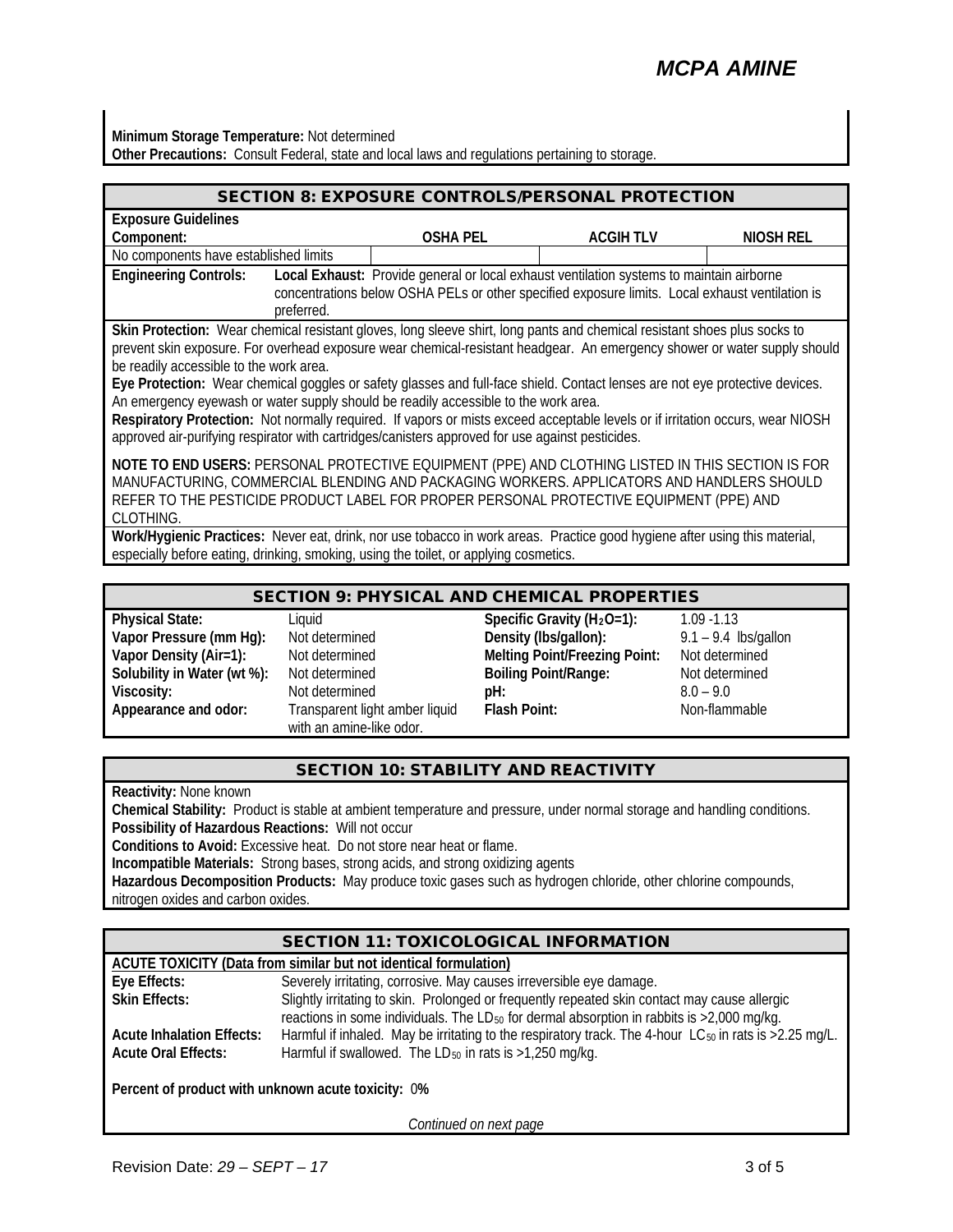#### **SUBCHRONIC/CHRONIC HEALTH EFFECTS (Data on MCPA)**

| Subchronic (Target<br>Organ) Effects:           | Repeated overexposure may cause effects to liver, kidneys, blood chemistry, testes and gross<br>motor function. Rare cases of peripheral nerve damage have been reported, but extensive animal<br>studies have failed to substantiate these observations, even at high doses of MCPA for prolong<br>periods. |
|-------------------------------------------------|--------------------------------------------------------------------------------------------------------------------------------------------------------------------------------------------------------------------------------------------------------------------------------------------------------------|
| Carcinogenicity:                                | This product contains a substance that is considered to be probable or suspected human<br>carcinogens as follows:<br>NTP: Not Listed<br>IARC: 2B Chlorophenoxy Herbicides (MCPA)<br><b>OSHA: Not listed</b><br><b>ACGIH: Not listed</b>                                                                      |
|                                                 | The International Agency for Research on Cancer (IARC) lists exposure to chlorophenoxy<br>herbicides as a class 2B carcinogen, the category for limited evidence for carcinogenicity in<br>humans. However, newer rat and mouse lifetime feeding studies did not show carcinogenic<br>potential for MCPA.    |
| <b>Reproductive Toxicity:</b>                   | MCPA studies in laboratory animals have shown testicular effects and lower male fertility.                                                                                                                                                                                                                   |
| <b>Developmental Toxicity:</b><br>Genotoxicity: | MCPA studies in laboratory animals have shown decreased fetal body weights and delayed<br>development in the offspring at doses toxic to the mother.<br>There have been some positive and some negative studies, but the weight of evidence is that                                                          |
|                                                 | MCPA is not mutagenic.                                                                                                                                                                                                                                                                                       |

#### SECTION 12: ECOLOGICAL INFORMATION

**ENVIRONMENTAL SUMMARY:** This product is toxic to fish, aquatic invertebrates and aquatic plants. This product contains chemicals that have properties and characteristics associated with chemicals detected in groundwater. **ECOTOXICITY DATA:**

Not determined.

#### SECTION 13: DISPOSAL CONSIDERATIONS

**Waste:** Dispose of in accordance with applicable Federal, state and local laws and regulations. **Container:** Triple rinse and recycle the container or dispose of in accordance with Federal, state and local laws and regulations. **See pesticide product label for full instructions on disposal. RCRA Characteristics:** It is the responsibility of the individual disposing of this product to determine the RCRA classification

and hazard status of the waste.

| <b>SECTION 14: TRANSPORT INFORMATION</b> |                                                                                            |  |
|------------------------------------------|--------------------------------------------------------------------------------------------|--|
| DOT:<br>(Ground)                         | This product is not regulated by the U.S. DOT as a hazardous material for ground shipment. |  |
| IMDG:<br>(Sea)                           | Not determined                                                                             |  |
| IATA:<br>(Air)                           | Not determined                                                                             |  |
| TDG:<br>(Canada)                         | Not determined                                                                             |  |

# SECTION 15: REGULATORY INFORMATION

**TSCA Inventory:** This product is exempt from TSCA inventory listing requirements as it is solely for FIFRA regulated use. **SARA Title III Information:**

**Section 302 - Extremely hazardous substances:** None listed **Section 311/312 – Hazard Categories:** Immediate (Acute) Health

*Continued on next page*